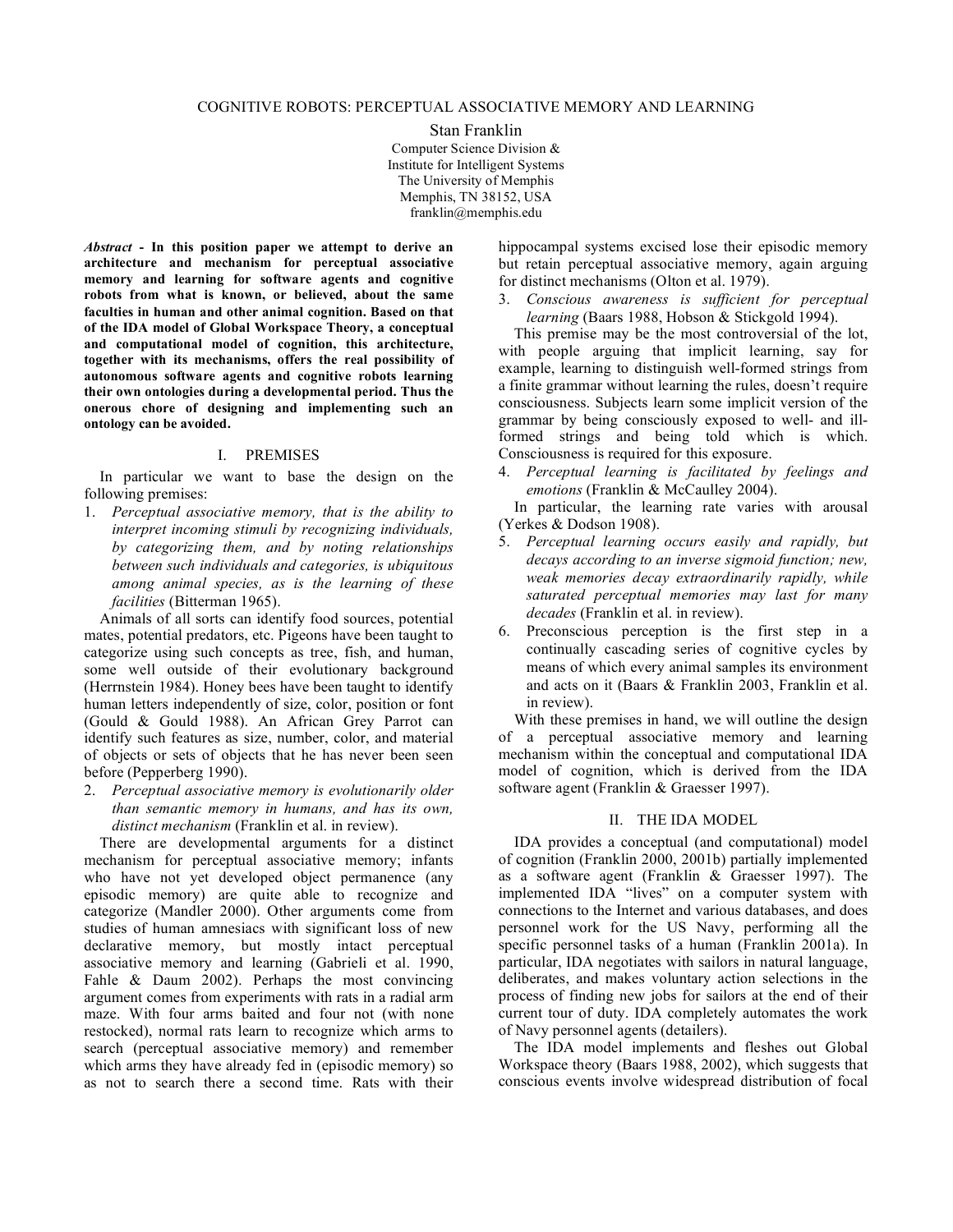information needed to recruit neuronal resources for problem solving. The IDA implementation of GW theory yields a fine-grained functional account of the steps involved in perception, several kinds of memory, consciousness, context setting, and action selection. Cognitive processing in IDA consists of continually repeated traversals through the steps of a *cognitive cycle* (Baars & Franklin 2003, Franklin et al. in review), as described below.

The IDA architecture includes modules for perception (Zhang, et al. 1998), various types of memory (Anwar and Franklin. 2003, Franklin et al. in review), "consciousness" (Bogner, Ramamurthy and Franklin. 2000), action selection (Negatu and Franklin. 2002), constraint satisfaction (Kelemen, Liang, and Franklin. 2002), deliberation (Franklin 2000a), and volition (Franklin 2000a). The mechanisms of these modules are derived from several different "new AI" sources (Hofstadter and Mitchell. 1994, Jackson 1987, Maes 1989).

IDA senses strings of characters from email messages and databases, and negotiates with sailors via email. The computational IDA is a running software agent that has been tested and demonstrated to the satisfaction of the Navy. Detailers observing the testing often commented that "IDA thinks like I do."

The running, computational IDA software agent is almost entirely handcrafted. There is essentially no learning. However, in addition to the computational model, we will also speak of the conceptual IDA model, which includes additional capabilities that have been designed but not implemented, including mechanisms for feelings and emotions, and the mechanism for perceptual learning, the primary focus of this paper.

The IDA conceptual model contains several different memory systems. Perceptual associative memory enables identification, recognition and categorization, including of feelings, as well as relationships. Working memory provides preconscious buffers as a workspace for internal activities. Transient episodic memory is a contentaddressable associative memory with a moderately fast decay rate. It is to be distinguished from autobiographical memory, a part of declarative memory. Procedural memory is long-term memory for skills. The material that follows describes perceptual learning as envisioned in the IDA conceptual model.

## III. THE IDA TECHNOLOGY

The IDA Technology is based on a number of highly connected modules each built on its distinct mechanism. Most of these are up and running. A few are still being developed, and a couple are designed but not yet implemented. Following Hofstadter's terminology (see below) a codelet is a special purpose, relatively independent, mini-agent typically implemented as a small piece of code running as a separate thread. IDA depends heavily on such codelets for almost every module. In what follows we will encounter several different types of codelets such as perceptual codelets, attention codelets,

information codelets, behavior codelets and expectation codelets. Many codelets play the role of demons (as in an operating system) waiting patiently for the conditions under which they can act. Some codelets subserve some higher-level construct, while others act completely independently. Neurally, they can be thought of as cell assemblies or neuronal groups (Edelman1987, Edelman and Tononi 2000).

In this section we describe several of the IDA modules that would play a role in perceptual associative memory and learning.

# *A. Perception*

IDA senses only strings of characters. Perception consists mostly of processing incoming email messages in natural language (Zulandt Schneider et al. 2001). In sufficiently narrow domains, natural language understanding may be achieved via an analysis of surface features without the use of a traditional symbolic parser (Jurafsky & Martin 2000). Allen describes this approach as complex, template-based matching (1995).

IDA's perceptual module has been implemented (as yet without learning) as a Copycat-like architecture with perceptual codelets that are triggered by surface features and a slipnet (Hofstadter & Mitchell 1994), a semantic net that passes activation. The slipnet stores domain knowledge. In addition there's a pool of perceptual codelets specialized for recognizing particular pieces of text, and production templates used by codelets for building and verifying understanding. Together they constitute an integrated perceptual system for IDA, allowing her to recognize, categorize and understand.

An example will illustrate what is claimed by the word "understand" as used in the previous sentence. A clerical worker sending out an email announcement of an upcoming seminar on Compact Operators on Banach Spaces can be said to have understood the organizer's request that this be done even though he or she has no idea of what a Banach space is much less what compact operators on them are. In most cases it would likely require several person years of diligent effort to impart such knowledge. Nonetheless, the clerical worker understands the request at a level sufficient for him or her to get out the announcement. In the same way IDA understands incoming email messages well enough to do all the things needed to be done with them. An expanded form of this argument can be found in *Artificial Minds* (Franklin 1995). Glenberg also makes a similar argument (1997).

An underlying assumption motivates our design decisions about perception. Suppose, for example, that IDA receives a message from a sailor saying that his projected rotation date is approaching and asking that a job be found for him. The perception module would recognize the sailor's name and social security number, and that the message is of the please-find-job type. This information would then be written to the workspace. The general principle here is that the contents of perception are written to working memory before becoming conscious.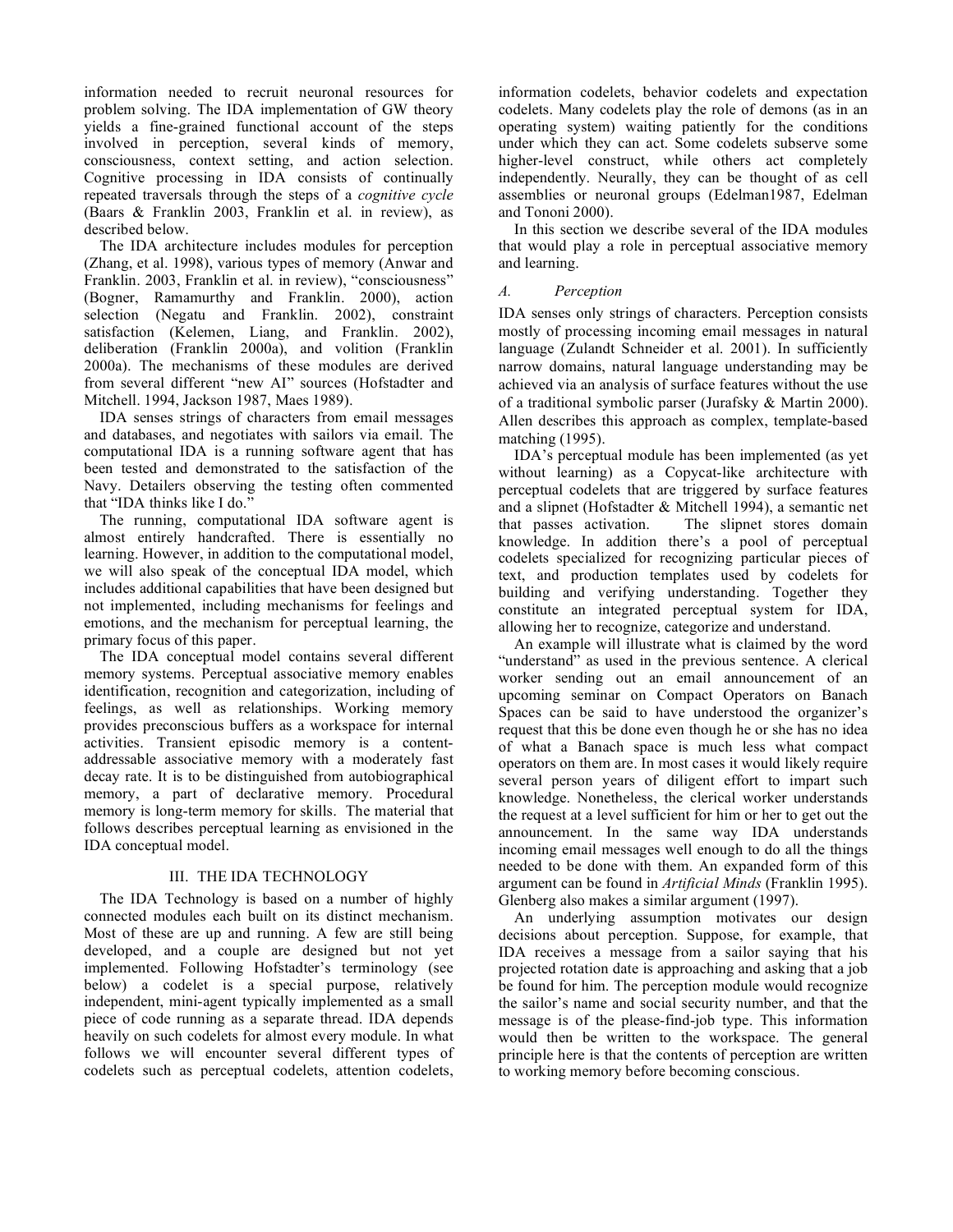# *B. Workspace*

IDA solves routine problems with novel content. This novel content goes into her workspace, which roughly plays the same role as the preconscious buffers of human working memory. Perceptual codelets write to the workspace as do other, more internal codelets. Quite a number of codelets, including attention codelets (see below) watch what's written in the workspace in order to react to it. Part, but not all, the workspace, called the *focus 1* , by Kanerva (1988) is set aside as an interface with episodic memory (EM). Retrievals from EM are made with cues taken from the focus and the resulting associations are written to other registers in the focus. The contents of still other registers in the focus are stored in (written to) EM. Items in the workspace decay over time, and may be overwritten. Not all of the contents of the workspace eventually make their way into consciousness.

# *C. Episodic memory*

IDA employs sparse distributed memory (SDM) as her major episodic memory (Kanerva 1988, Anwar & Franklin 2003). SDM is a content addressable memory that, in many ways, is an ideal computational mechanism for use as an EM. Any item written to the workspace cues a retrieval from EM, returning prior activity associated with the current entry. EM is accessed as soon as information reaches the workspace, and the retrieved associations will be also written to the workspace.

At a given moment IDA's workspace may contain, ready for use, a current entry from perception or elsewhere, prior entries in various states of decay, and associations instigated by the current entry, i.e. activated elements of EM. IDA's workspace thus consists of both short-term working memory and something like the longterm working memory of Ericsson and Kintsch (1995).

## *D. "Consciousness" mechanism*

The apparatus for "consciousness"<sup>2</sup> consists of a coalition manager, a spotlight controller, a broadcast manager, and a collection of attention codelets whose job it is to bring appropriate contents to "consciousness" (Bogner et al. 2000). Each attention codelet keeps a watchful eye out for some particular occurrence that might call for "conscious" intervention. In most cases an attention codelet is watching the workspace, which will likely contain both perceptual information and data created internally, the products of "thoughts." Upon encountering such a situation, the appropriate attention codelet will form a coalition with the small number of information codelets that carry the information describing the situation. This association should lead to the collection of this small number of information codelets, together with the attention codelet that collected them, becoming a coalition. Codelets also have activations. The attention codelet increases its activation in order that the coalition, if one is formed, might compete for the spotlight of "consciousness". Upon winning the competition, the contents of the coalition is then broadcast to all codelets. If or when successful, its contents will be broadcast.

# *E. Action selection (decision making)*

IDA depends on a behavior net (Maes 1989, Negatu & Franklin 2002) for high-level action selection in the service of built-in drives. Several distinct drives, operating in parallel, vary in urgency as time passes and the environment changes. Behaviors are typically mid-level actions, many depending on several behavior codelets for their execution. A behavior net is composed of behaviors, corresponding to goal contexts in GW theory, and their various links. A behavior looks very much like a production rule, having preconditions as well as additions and deletions, but at a higher level of abstraction, often requiring the efforts of several behavior codelets to effect its action. Each behavior occupies a node in a digraph.

As in connectionist models (McClelland et al. 1986), this digraph spreads activation. The activation comes from that stored in the behaviors themselves, from the environment, from drives, and from internal states. The more relevant a behavior is to the current situation, the more activation it receives from the environment. Each drive awards activation to those behaviors that will satisfy it. Certain internal states of the agent can also send activation to the behavior net. One example might be activation from a coalition of codelets responding to a "conscious" broadcast. Activation spreads from behavior to behavior along both excitatory and inhibitory links and a behavior is chosen to execute based on activation. The behavior net produces flexible, tunable action selection for IDA. As is widely recognized in humans the hierarchy of goal contexts is fueled at the top by drives, that is, by primitive motivators implemented as feelings and emotions, and at the bottom by input from the environment, both external and internal*.*

Each "conscious" broadcast is received by appropriate behavior codelets who know to instantiate a behavior stream in the behavior net for dealing with the current situation. They also bind appropriate variables, and send activation to appropriate behaviors. If or when a particular behavior is chosen to be executed, behavior codelets associated with it each perform its assigned task.

There's much more to the IDA architecture and mechanisms, but this is all that space will allow.

## IV. THE COGNITIVE CYCLE

The IDA model suggests a number of more specialized roles for feelings in cognition, all combining to produce motivations and to facilitate learning. Here we describe the

I.  $\frac{1}{1}$  Not to be confused with focus as in focus of attention, an entirely different concept.

The scare quotes signal that no claim of subjective consciousness is being made, only for functional consciousness (Franklin 2003).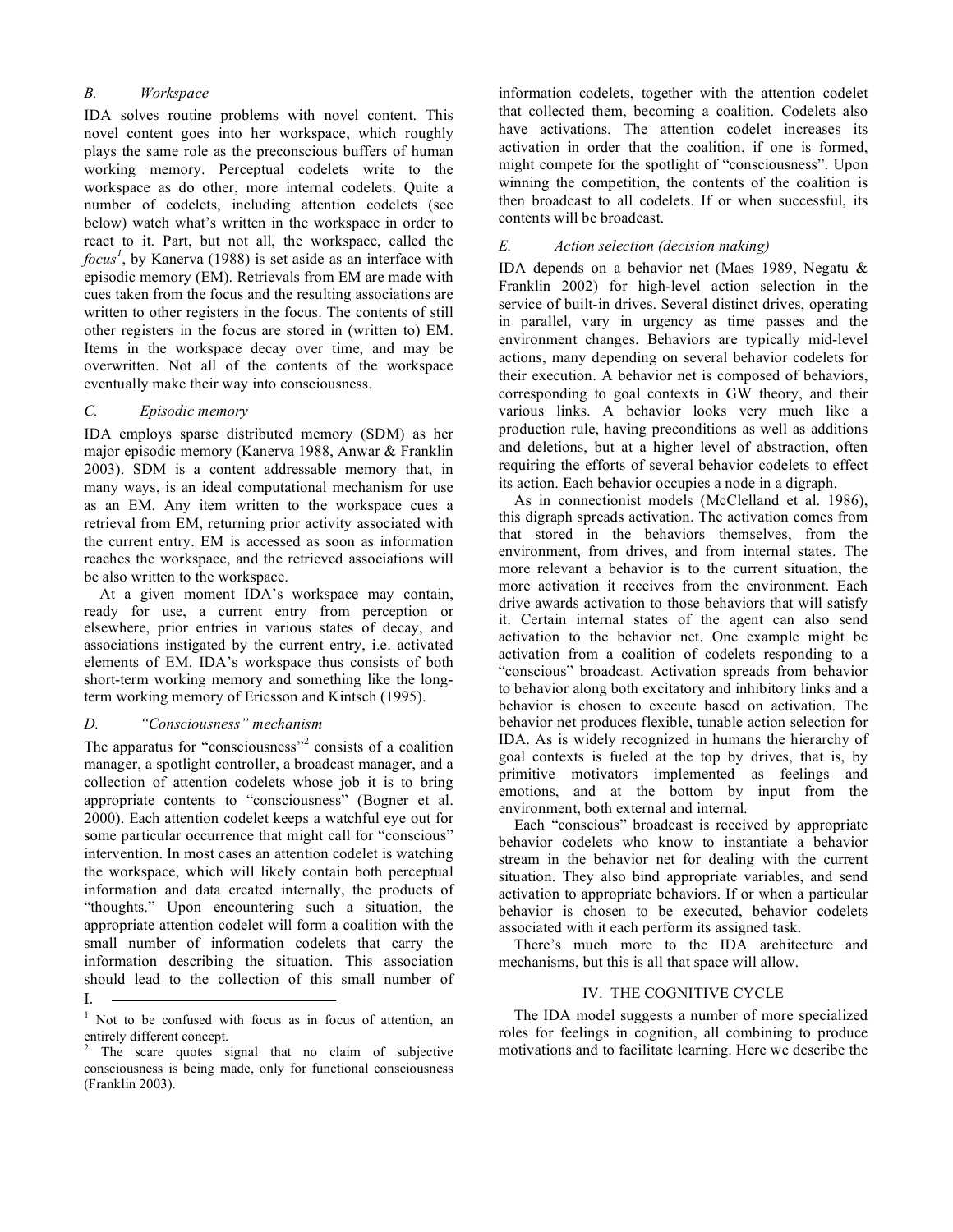conceptual IDA's cognitive cycle, most, but not all, of which has been implemented.

- 1. *Perception*. *Sensory stimuli, external or internal, are received and interpreted by perception producing meaning.* Note that this stage is unconscious.
	- a. Early perception: *Input arrives through senses. Specialized perception codelets descend on the input. Those that find features relevant to their specialty activate appropriate nodes in the slipnet (a semantic net with activation).*

This perceptual associative memory system identifies pertinent feeling/emotions are along with objects, categories and their relations.

2. *Percept to Preconscious Buffer*. *The percept, including some of the data plus the meaning, is stored in preconscious buffers of IDA's working memory.*

In humans, these buffers may involve visuo-spatial, phonological, and other kinds of information. Feelings/emotions are part of the preconscious percept.

*3. Local Associations*. *Using the incoming percept and the residual contents of the preconscious buffers, including emotional content, as cues, local associations are automatically retrieved from transient episodic memory (TEM) and from declarative memory.*

The contents of the preconscious buffers together with the retrieved local associations from TEM and declarative memory, roughly correspond to Ericsson and Kintsch's long-term working memory (1995) and to Baddeley's episodic buffer (2000). These local associations include records of the agent's past feelings/emotions, and actions, in associated situations.

4. *Competition for Consciousness*. *Attention codelets view long-term working memory, and bring relevant, urgent, or insistent events to consciousness,. Some of them gather information, form coalitions and actively compete for access to consciousness*.

The competition may also include such coalitions from a recently previous cycle. Present and past feelings/emotions influence this competition for consciousness. Strong affective content strengthens a coalition's chances of coming to consciousness.

5. *Conscious Broadcast*. *A coalition of codelets, typically an attention codelet and its covey of related information codelets carrying content, gains access to the global workspace and has its contents broadcast.*

In humans, this broadcast is hypothesized to correspond to phenomenal consciousness. *The conscious broadcast contains the entire content of consciousness including the affective portions.* The contents of perceptual associative memory are updated in light of the current contents of consciousness, *including feelings/emotions*, as well as objects, categories and relations. *The stronger the affect, the stronger the encoding in memory.* Transient episodic memory is also updated with the current contents of consciousness, *including feelings/emotions*, as events. *The stronger the affect, the stronger the encoding in memory.*

(At recurring times not part of a cognitive cycle, the contents of transient episodic memory are consolidated into long-term declarative memory.) Procedural memory (recent actions) is updated (reinforced) with the strength of the reinforcement influenced by the strength of the affect.

6. *Recruitment of Resources*. *Relevant behavior codelets respond to the conscious broadcast. These are typically codelets whose variables can be bound from information in the conscious broadcast.*

If the successful attention codelet was an expectation codelet calling attention to an unexpected result from a previous action, the responding codelets may be those that can help to rectify the unexpected situation. Thus consciousness solves the relevancy problem in recruiting resources. The affective content (feelings/emotions) together with the cognitive content, help to attract relevant resources (processors, neural assemblies) with which to deal with the current situation*.*

7. *Setting Goal Context Hierarchy*. *The recruited processors use the contents of consciousness, including feelings/emotions, to instantiate new goal context hierarchies, bind their variables, and increase their activation.*

It is here that feelings and emotions most directly implement motivations by helping to instantiate and activate goal contexts, and by determining which terminal goal contexts receive activation*.* Other, environmental, conditions determine which of the earlier goal contexts receive additional activation.

8. *Action Chosen*. *The behavior net chooses a single behavior (goal context), perhaps from a just instantiated behavior stream or possibly from a previously active stream.*

This selection is heavily influenced by activation passed to various behaviors influenced by the various feelings/emotions. The choice is also affected by the current situation, external and internal conditions, by the relationship between the behaviors, and by the residual activation values of various behaviors.

9. *Action Taken*. *The execution of a behavior (goal context) results in the behavior codelets performing their specialized tasks, which may have external or internal consequences, or both.*

This is IDA taking an action. The acting codelets also include at least one expectation codelet (see Step 6) whose task it is to monitor the action and to try and bring to consciousness any failure in the expected results.

We suspect that cognitive cycles occur five to ten times a second in humans, cascading so that some of the steps in adjacent cycles occur in parallel (Baars & Franklin 2003). Seriality is preserved in the conscious broadcasts.

#### V. PERCEPTUAL ASSOCIATIVE MEMORY AND LEARNING

In this section we will describe in detail the structure and operation of the perceptual associative memory mechanism in the conceptual IDA model, as well as the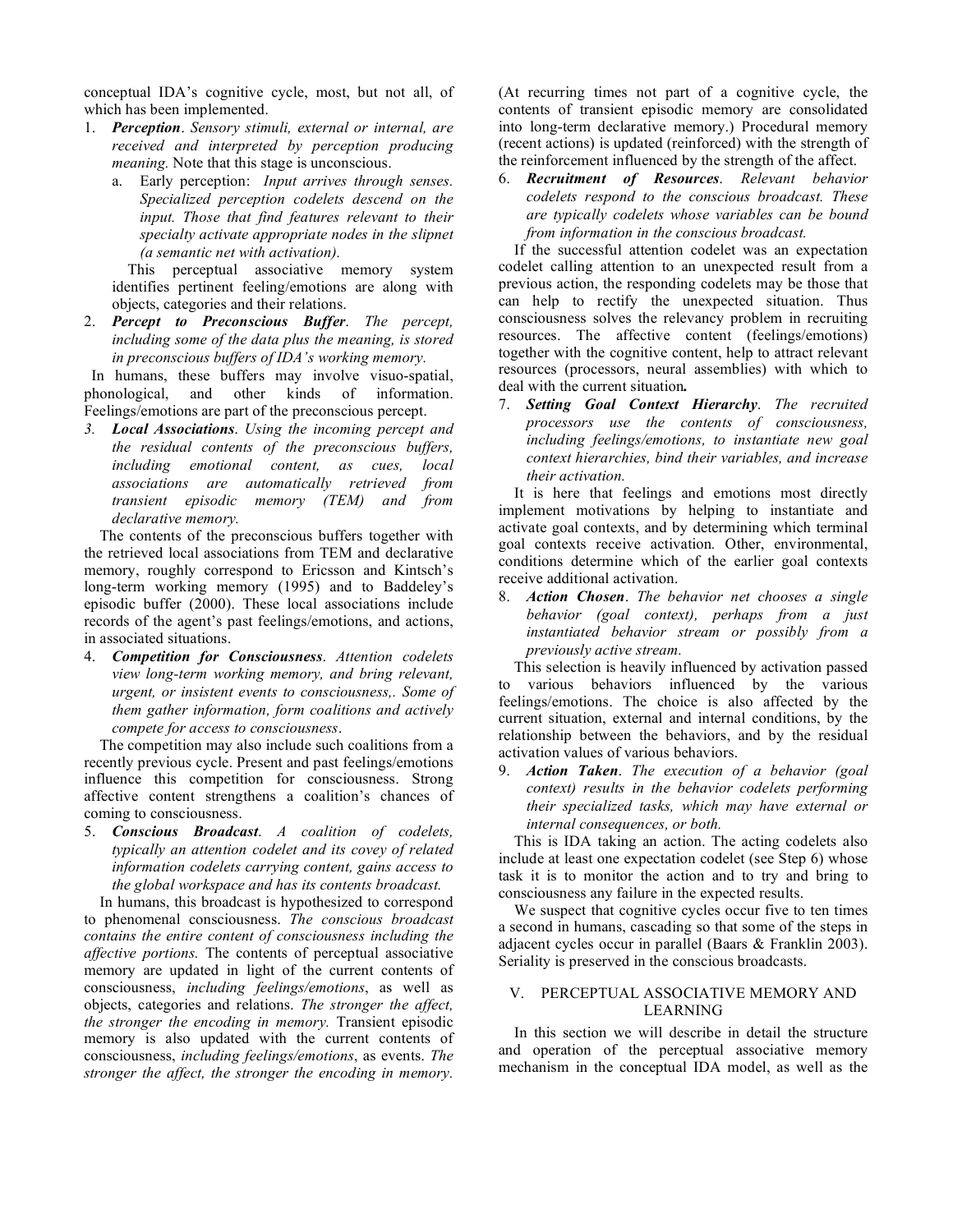procedures by which the memory is modified through learning.

As mentioned above, perceptual associative memory (PM) is implemented in the IDA model as a semantic net with passing activation, a slipnet. The nodes in the slipnet may represent feature detectors (perceptual codelets), individuals (e.g. a person or particular thing), a category (e.g. chair, woman, animal), a concept (e.g. democracy, justice), an idea (e.g. "please find me a job"), etc. Links in the slipnet represent relations between nodes, including category membership, category inclusion, and spatial, temporal or causal relations. Links can be excitatory or inhibitory. It's best to think of the slipnet as being feedforward in terms of conceptual depth (Hofstadter & Mitchell 1994), that is, the length of the shortest path from the periphery. This isn't completely correct, since lateral paths can also exist. Moving inward from the periphery means a link from the more specific to the more abstract, e.g. from the Stan node to the man node to the human node to the animal node.

Every autonomous agent senses its environment (Franklin & Graesser 1997), using such sensory modalities as vision, olfaction, audition, echolocation or, as in the software agent IDA, strings of characters. Thus each such agent, be it a software agent like IDA, or a human, must come equipped with primitive feature detectors, each with its receptive field among the appropriate sensory receptors. An example in humans might be a visual feature detector for an edge at a particular angle. These primitive feature detectors are, thus, directly connected to the agent's incoming senses, and in the IDA conceptual model constitute the nodes of minimal conceptual depth in the slipnet, its very periphery. Primitive feature detectors can combine to form more complex feature detectors, e.g. one to recognize a 'T' form. Feature detectors send activation along is a feature of links to item, category, concept and idea nodes further in the slipnet. As described in Step 1b of the cognitive cycle, the slipnet passes activation until it stabilizes. At this point those nodes and links with activation above threshold become part of IDA's percept, which gets passed along to the preconscious buffers of working memory in Step 2.

Some categories are essentially disjoint, e.g. men and women. Inhibitory not links run both ways between them. This results in a 'winner take all' stabilization with at most one of the nodes appearing in the percept connected to a particular person. For example, feature detectors for long hair and makeup might, in our culture, give the woman node an initial advantage, leading to its winning.

Each node in the slipnet (PM) has both a base-level activation and a current activation. Each link has only a base-level activation, some function of which acts as a weight on the link. Base-level activation is used for perceptual learning, while current activation results from the current exogenous or endogenous environment. Thus, current activation begins with primitive feature detectors and propagates inward to nodes at greater conceptual depth. Base-level and current activation are combined to arrive at the total activation of each node, upon which the percept is based.

Current activation decays quickly, so that it disappears completely within a small number of cognitive cycles, say in a second or two. Base-level activation decays in an inverse sigmoidal fashion, so that nodes or links with low base-level activations decay quite rapidly, while those with high, saturated base-level activations decay quite slowly, persisting in humans for decades. For example, I see the word "skunk" exceedingly rarely these days in my reading, but nonetheless, recognize it readily since it's base-level activation has saturated over the years.

Following Premise 3 above, perceptual learning in the IDA model occurs with consciousness. This learning is of two forms, the strengthening or weakening of the baselevel activation of existing nodes and links, as well as the creation of new nodes and links. Any existing concept or relation that appears in the conscious broadcast (Step 5 of the cognitive cycle) has the base-level activation of its corresponding node or link strengthened as a function of the arousal of the agent (or weakened, depending on the valence) at the time of the broadcast.

A new individual item that comes to consciousness results in a new node being created, together with links into it from the feature detectors of its features. Such a new item gets to consciousness by means of some new itemattention codelet that notices a collection of active features in the percept without a common object of which they are features. Such a new item-attention codelet might be looking for such features as special contiguity, common motion, and persistence over time. If this attention codelet succeeds in bringing the resulting new item to consciousness, a node for it is created in PM by the perceptual learning mechanism.

New links (relations) occur similarly. Here's how a new category may be formed. If a similarity-attention codelet notices in long-term working memory (see Step 3 of the cognitive cycle) two items with several common features, and succeeds in bringing this similarity to consciousness, a new category is created by the perceptual learning mechanism with is a links into the new category from each of the items. Other new relations are learned into links in PM when other relation-noting-attention codelets succeed in bringing the new relations to consciousness, that is when the relation "pops into mind" or "occurs to me." The initial base-level activation of new nodes and links are assigned as a function of arousal at the time of the conscious broadcast (Step 5 of the cognitive cycle above).

One may object that all these new nodes and links, sometimes created as often as several times a second, might prove computationally intractable. But nature is often profligate; witness the vast numbers of acorns or sperm, so few of which come to any fruition. Here we have another example of such profligacy in perceptual learning. We are saved from computationally intractability by the rapid decay of almost all of the new nodes and links, by virtue of their inverse sigmoidal decay curves. Only those new nodes and links that come to consciousness often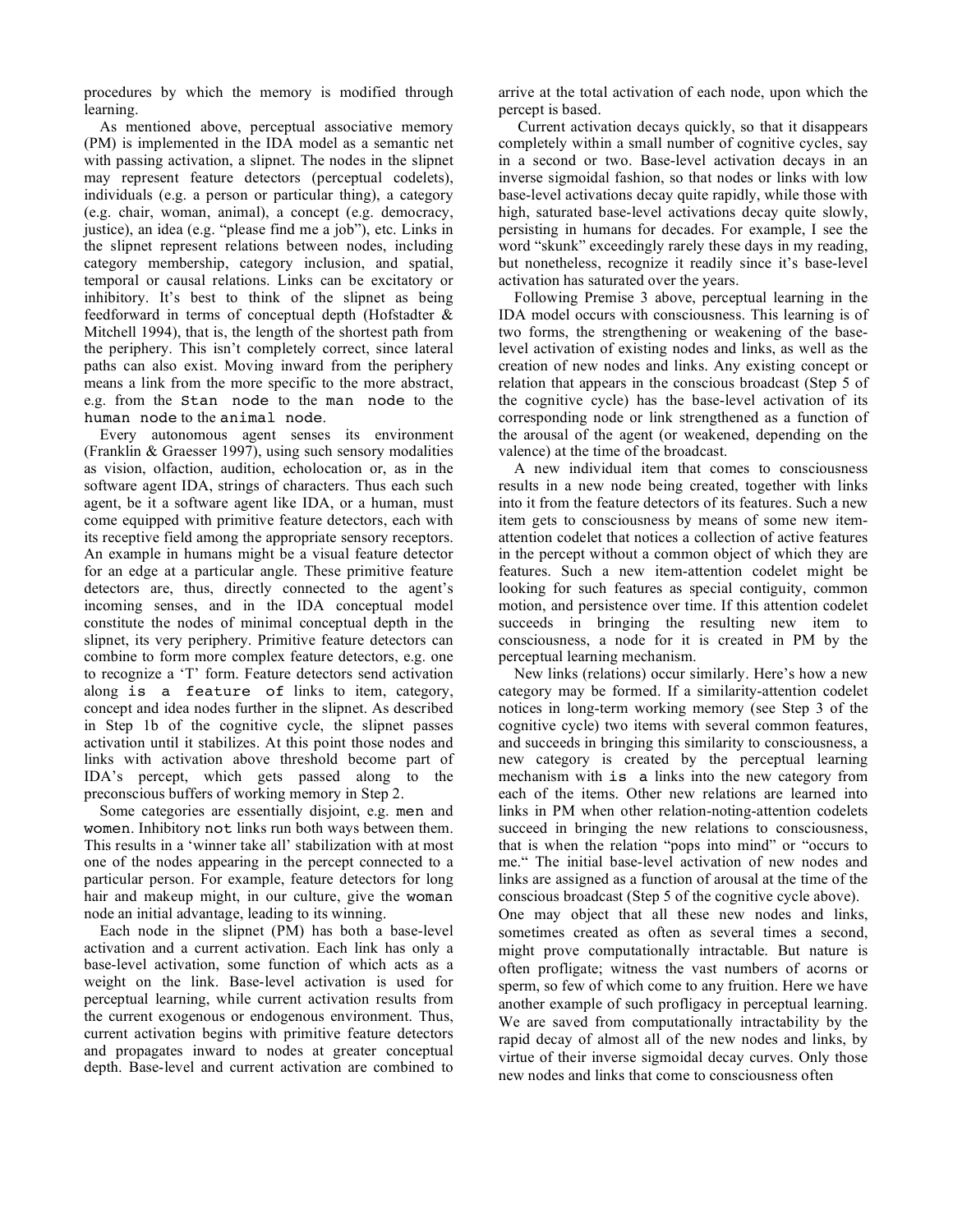

Figure 1. An early portion of a Slipnet. Primitive feature detectors respond to activity in their receptive fields and activate more complex feature detectors, etc. Feature detectors eventually combine to activate item nodes which, in turn, go on to activate category nodes. The process continues activating nodes of greater conceptual depth. When the Slipnet stabilizes, those nodes with total activation, that is combining base-level and current activation, above threshold, constitute the current percept. Thus, perception is a filtering process through which some nodes are selected to trigger local associations and to compete for conscious awareness.

and/or at high arousal levels have much chance of not decaying away. In the AI literature, a similar mechanism is referred to as generate and test. In the IDA conceptual model, perceptual learning generates trial nodes (combined feature detectors, individual items, categories, etc.) and links (relations), and rapidly discards those that don't quickly prove useful.

One can argue that the IDA conceptual model's slipnet every node is a category node. A primitive feature dectector can be though of as the category of the sensory receptors in its receptive field. A combined feature detector node can be thought of as the category of feature detectors of less conceptual depth of which it is composed, that is, with is-afeature-of links into it. A individual item node can be thought of as the category of its feature detectors. And, nodes can represent categories of categories.

In keeping with Barsalou's Perceptual Symbol Systems (1999), the nodes and links in IDA's slipnet form perceptual symbol representations that carry forward throughout the entire architecture, including working memory, episodic memory (with a detour back through perception), long-term working memory, "consciousness," and action selection. There are no amodal representations.

## VI. CONCLUSION

What we've outlined above can be viewed as a program for implementing procedural memory and learning in autonomous software agents and cognitive robots. Such a program supports arguments for a developmental period, one of rapid perceptual learning, in the "lives" of both software agents and cognitive robots. Such a developmental period would circumvent the necessity of designing and implementing a complex ontology on the front end, a clear pragmatic advantage. In complex, dynamic environments, the learned ontology can be expected to out perform one designed and built in, and to do so with much less human effort.

### ACKNOWLEDGEMENTS

The author wishes to acknowledge many valuable, even indispensable, conversations on the subject of this paper with Bernard Baars, Scott Brown, Michael Ferkin, Art Graesser, Sidney D'Mello, Uma Ramamurthy, Kaveh Safa, and Matthew Ventura.

#### REFERENCES

- Anwar, A., and S. Franklin. 2003. Sparse Distributed Memory for "Conscious" Software Agents. *Cognitive Systems Research* 4:339-354.
- Baars, B. J. 1988. *A Cognitive Theory of Consciousness*. Cambridge: Cambridge University Press.
- Baars, B. J. 2002. The conscious access hypothesis: origins and recent evidence. *Trends in Cognitive Science* 6:47–52.